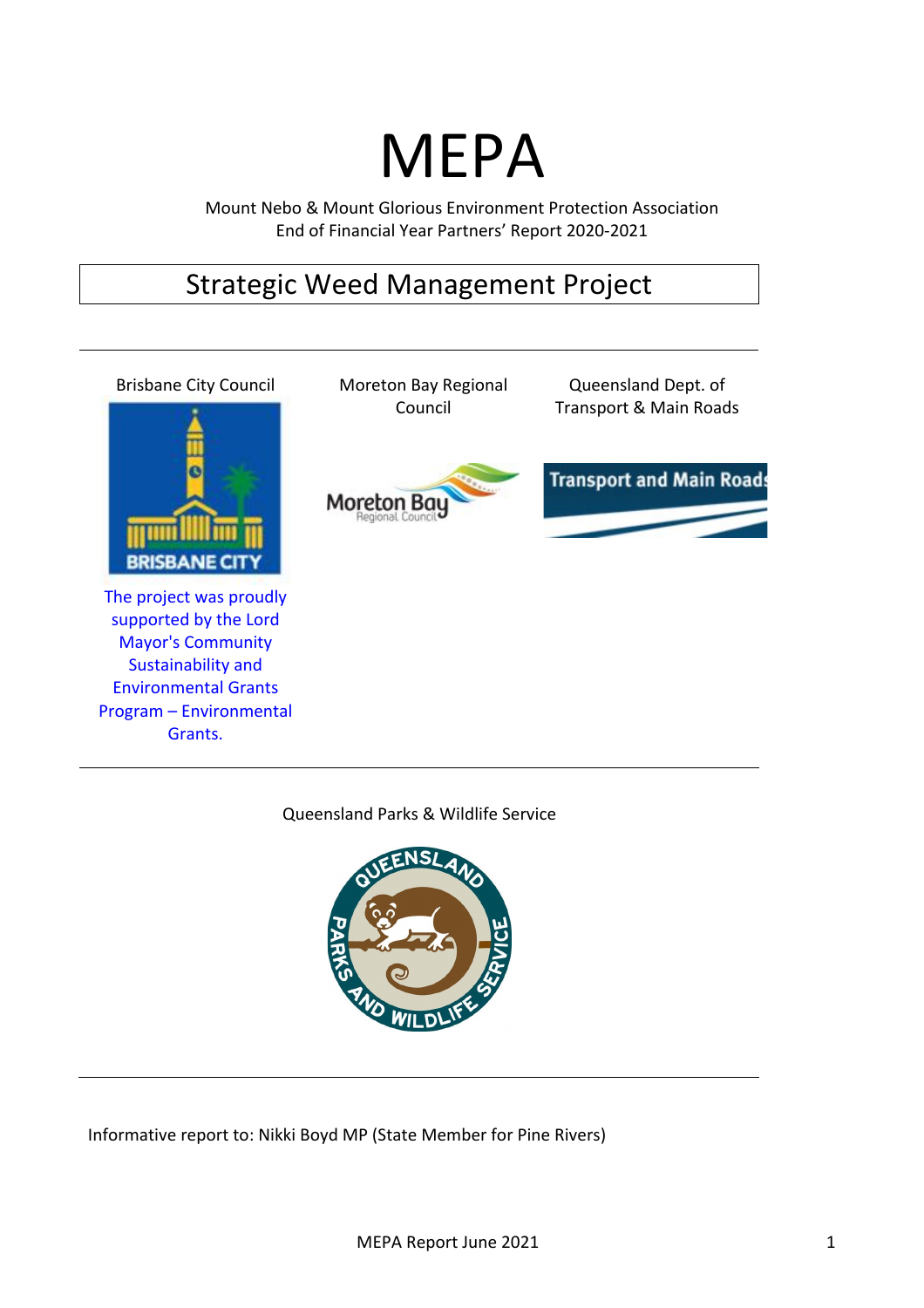# **Table of Contents**

|                                                 | 3  |
|-------------------------------------------------|----|
|                                                 | 5  |
|                                                 | 6  |
|                                                 | 8  |
|                                                 | 8  |
|                                                 | 8  |
|                                                 | 10 |
|                                                 | 10 |
|                                                 | 12 |
| MBRC: Mt Nebo Rd, Westridge Section (PN13-PN15) | 15 |
|                                                 | 17 |
|                                                 | 19 |
|                                                 | 20 |
|                                                 | 23 |
|                                                 |    |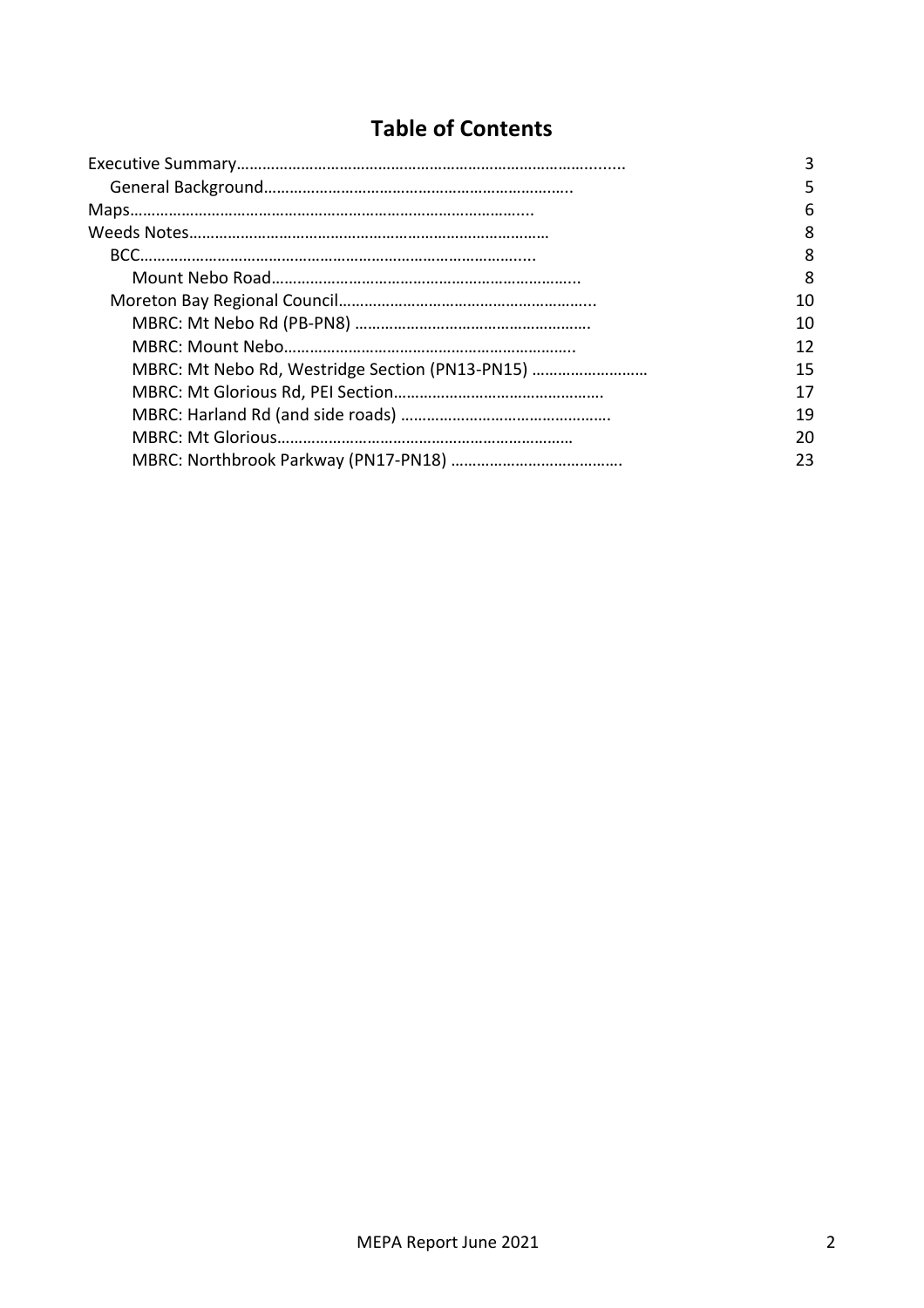# **Executive Summary**

This report covers MEPA's weed clearance and bush regeneration activities over the past 12 months  $-$  for the period ending June 2021. It includes work along approximately 50 km of road reserves, and a further 20 km of Energex easements and other public land in the Brisbane Forest Park / Southern D'Aguilar Range area. Both funded and volunteer weed clearance activities are recorded. 

This on-ground weed control work is conducted in conjunction with broader community education, engagement and training activities in the Mt Glorious, Mt Nebo, Jolly's Lookout and McAfees Lookout area aimed at the conservation of scenic amenity and biodiversity in this high conservation-value area. Along with the control of weeds, MEPA also:

- works to identify environmental problems (e.g. with road reserve vegetation and infrastructure maintenance) and works with agencies to provide solutions;
- advocates good policy for the area's environmental sustainability;
- assists in wildlife protection and wildlife care; and
- encourages and engages private landholders to take up the challenge to help protect the Southern D'Aguilar Range.

The high-profile Weed Partnership itself presents a "strategic approach" to weed management in the sense that it:

- (a) focuses on weeds of concern (i.e. those of highest threat); and
- (b) concentrates on areas from which weeds establish and subsequently spread (i.e. road and power corridors, and private gardens).

# **A Good Season**

The partnership is moving into its sixteenth year of funding. The results on the ground remain good. Late summer saw a return to average rainfall conditions, with some heavy autumn falls in the higher sections. Weed growth was again remarkably strong with resources stretched in the attempt to manage new emerging weeds like *Dyschoriste depressa* (which, along with existing scattered outbreaks of *Hedychium gardnerianum*, poses a serious threat to wet areas, including habitat of the Mt Glorious Spiny Crayfish, Maiala NP) – despite it being a weed that could be eliminated if slashers could be quarantined, thus eliminating its spread from its origins in lower areas of the Samford Valley and The Gap).

Unfortunately, the health of wet sclerophyll forests continues to decline with severe lantana infestations and Bell Miner Associated Dieback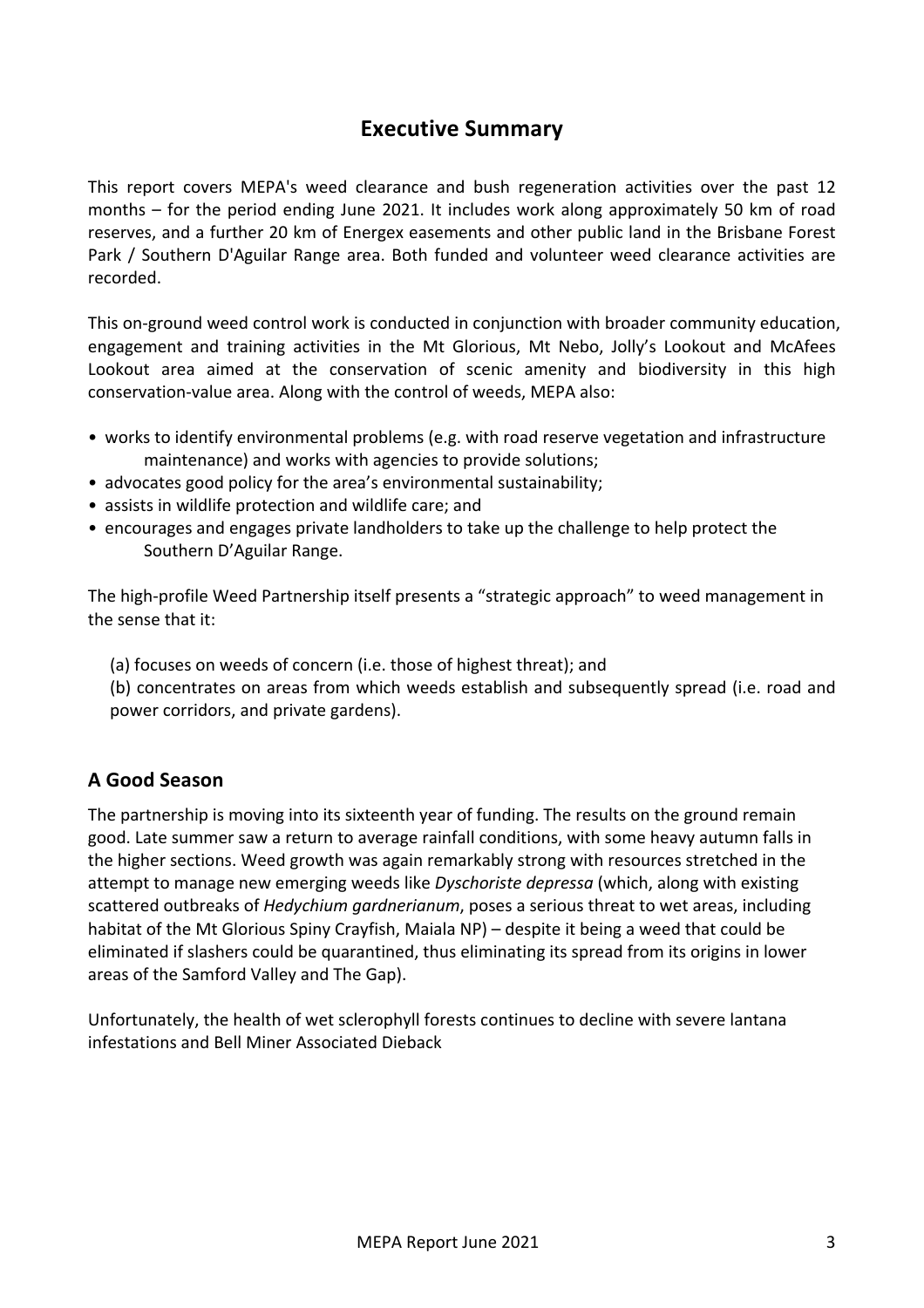## **General Background**

The natural bushland area that comprises Brisbane Forest Park between The Gap and Lake Wivenhoe, is one of Brisbane's most critical nature-based tourism assets. The relative health of native vegetation in the road corridors and adjoining power corridors is critical to the value of this outstanding asset. Effective management of these corridors is therefore seen as having critical priority because of its tourism value, as well as it being the point where existing and future pest management issues are likely to emerge. Good management of the corridors creates a critical environmental buffer for both the National Parks, adjoining water catchment areas, and private landholders living in the area.

Building on many years of voluntary work by the communities of Mt Glorious and Mt Nebo, and the Mt Nebo and Mt Glorious Environment Protection Association (MEPA) in particular over the last five years, a successful partnership has been built to promote a more coordinated management system for the area's road and power corridors, public lands and private properties.

Current partners contributed a total of \$55,000 p.a. towards improved integrated management of the area. Of this, \$32,000 was cash contribution used to employ contractors for a lot of the weed mapping and eradication work. Additional weed mapping, monitoring, detailed follow-up work, project management, and volunteer contributions make up the rest of the project budget.



**Weed clearing, upper D'Aguliar Ranges**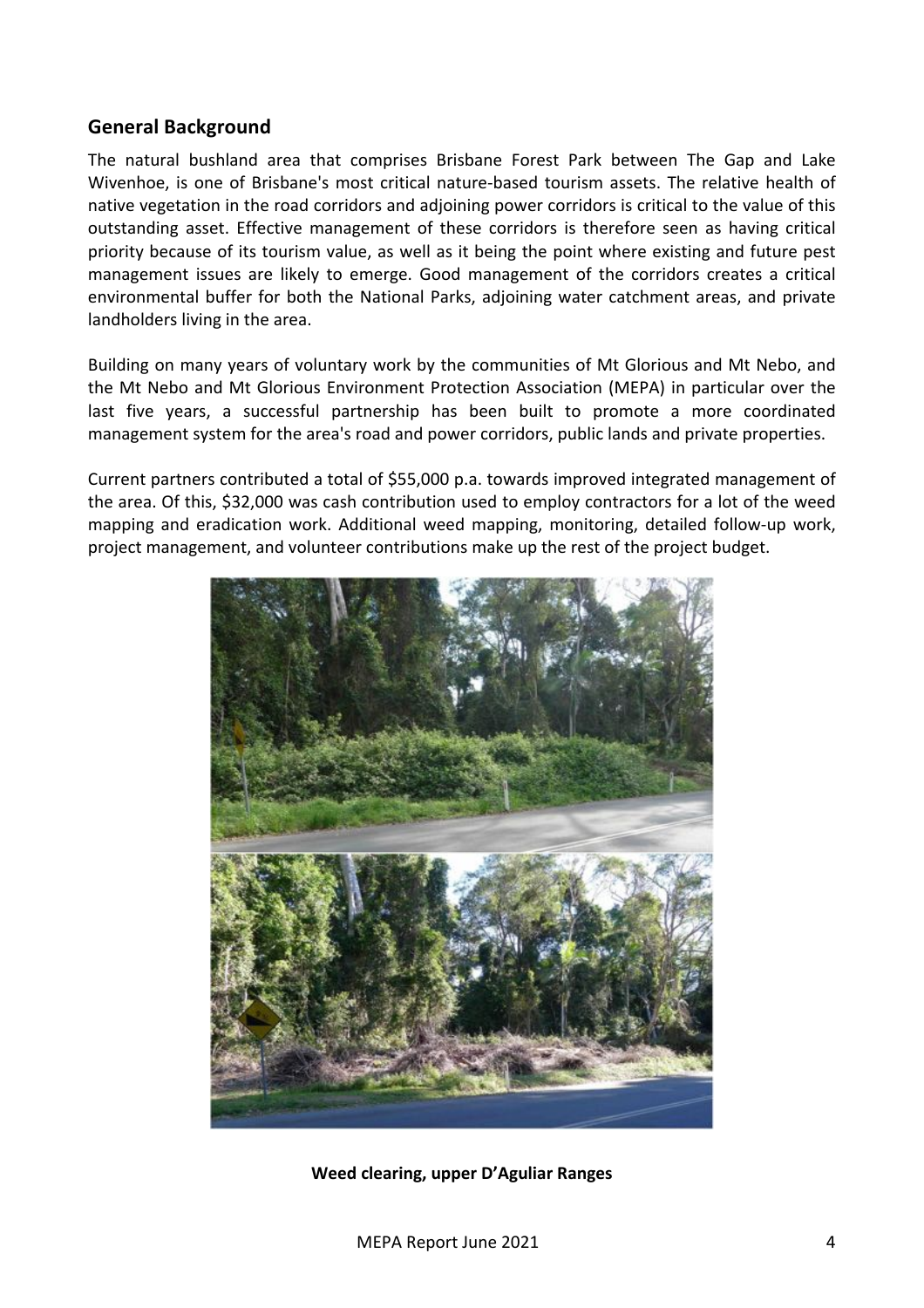# **Current Partners: 2020-2021**

| MFPA                                              | \$18,000 (in kind) |
|---------------------------------------------------|--------------------|
| <b>Moreton Bay Regional Council</b>               | \$12,000           |
| Brisbane City Council (part funding for the year) | \$13,000           |
| <b>Transport and Main Roads</b>                   | \$7,000            |
| Queensland Parks and Wildlife Service             | \$5,000 (in-kind)  |

# **Ongoing Partners: 2021-2022**

We are currently renewing contracts with all partners above.

## **Contact**

Dr Dominic Hyde President Mt Nebo & Mt Glorious Environment Protection Assoc. d.hyde@uq.edu.au

#### **Acknowledgements**

This report was produced with information supplied by and with the assistance of MEPA office bearers, MEPA volunteers & weed contractors. QPWS is ever-helpful in a number of ways, facilitating access to Park areas and sharing important on-ground information to assist in optimising outcomes in respect of weed control.



Local orchid **(***Dendrobium aemulum***) – found across the D'Aguilar Ranges**

Report Date: 8th June, 2021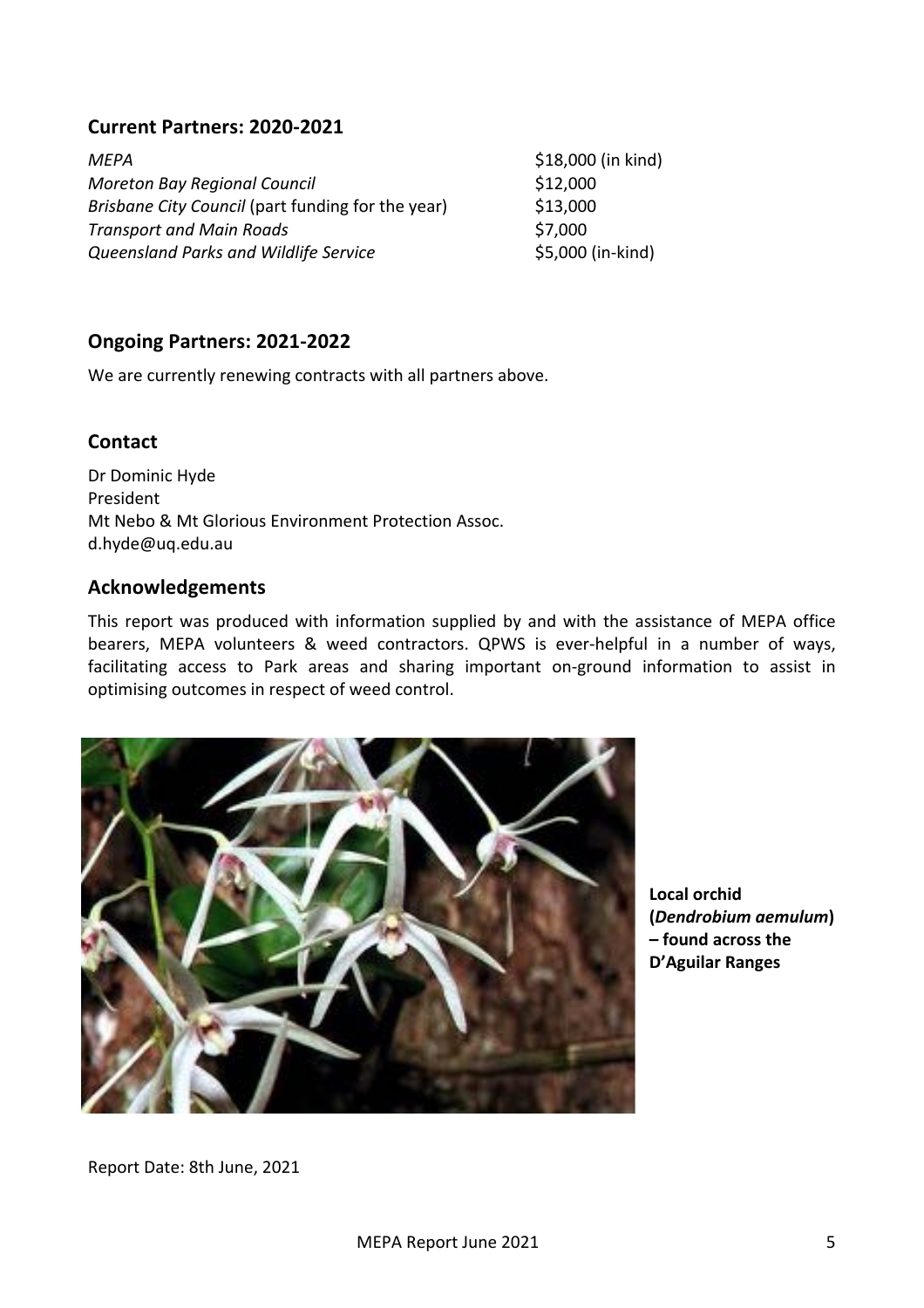# **Maps**



Map 1 – BCC section (Mount Nebo Rd: B1-PB)



Map 2 – Mt Nebo Rd Section (PB–PN8), Mt Nebo section (PN8–PN13 & village roads)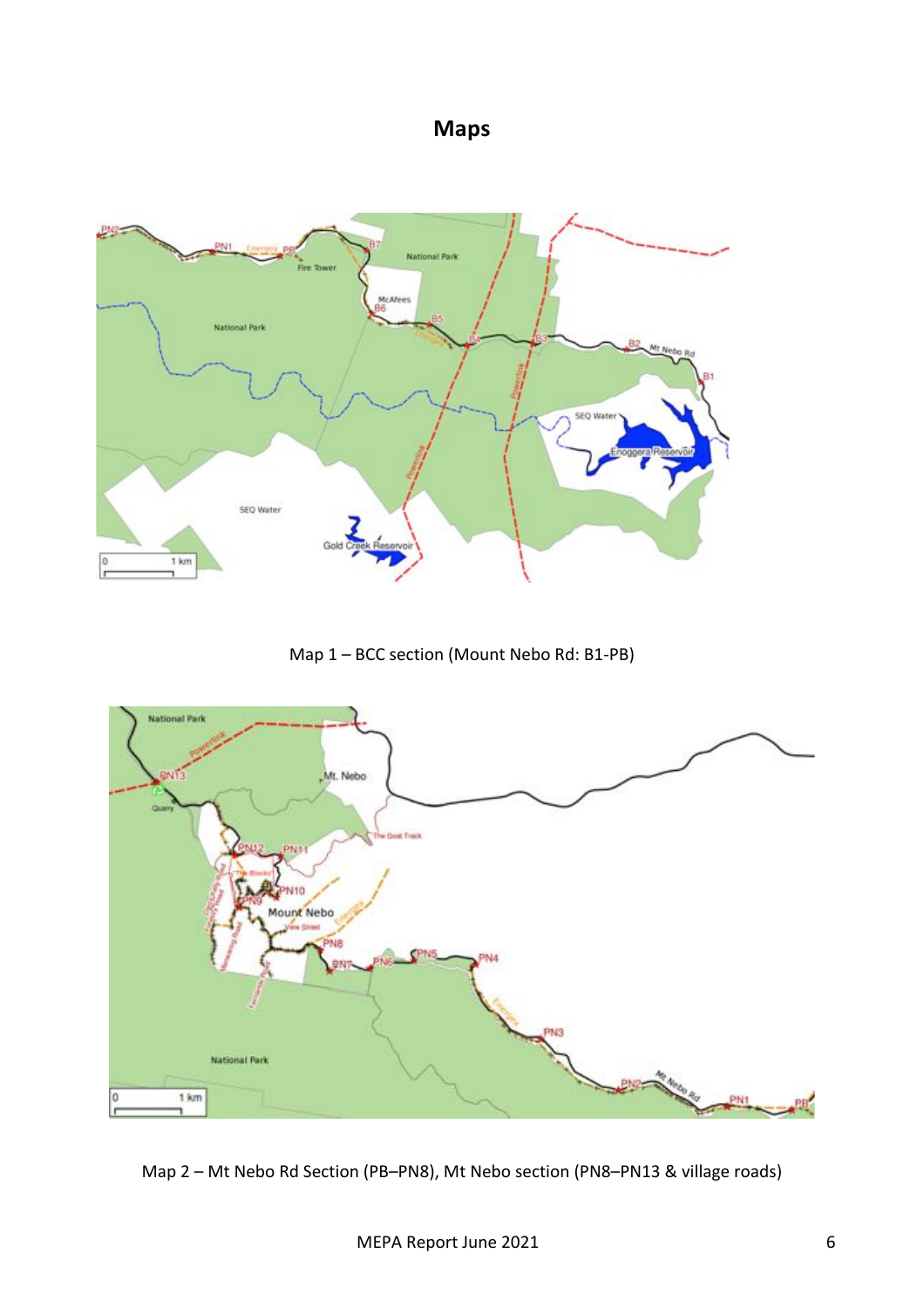

Map 3 - Westridge section (PN13-PN15), PEI section, Harland Rd section, Mt Glorious section (PN15–PN17) including village roads, Wivenhoe Rd section (PN17–PN18).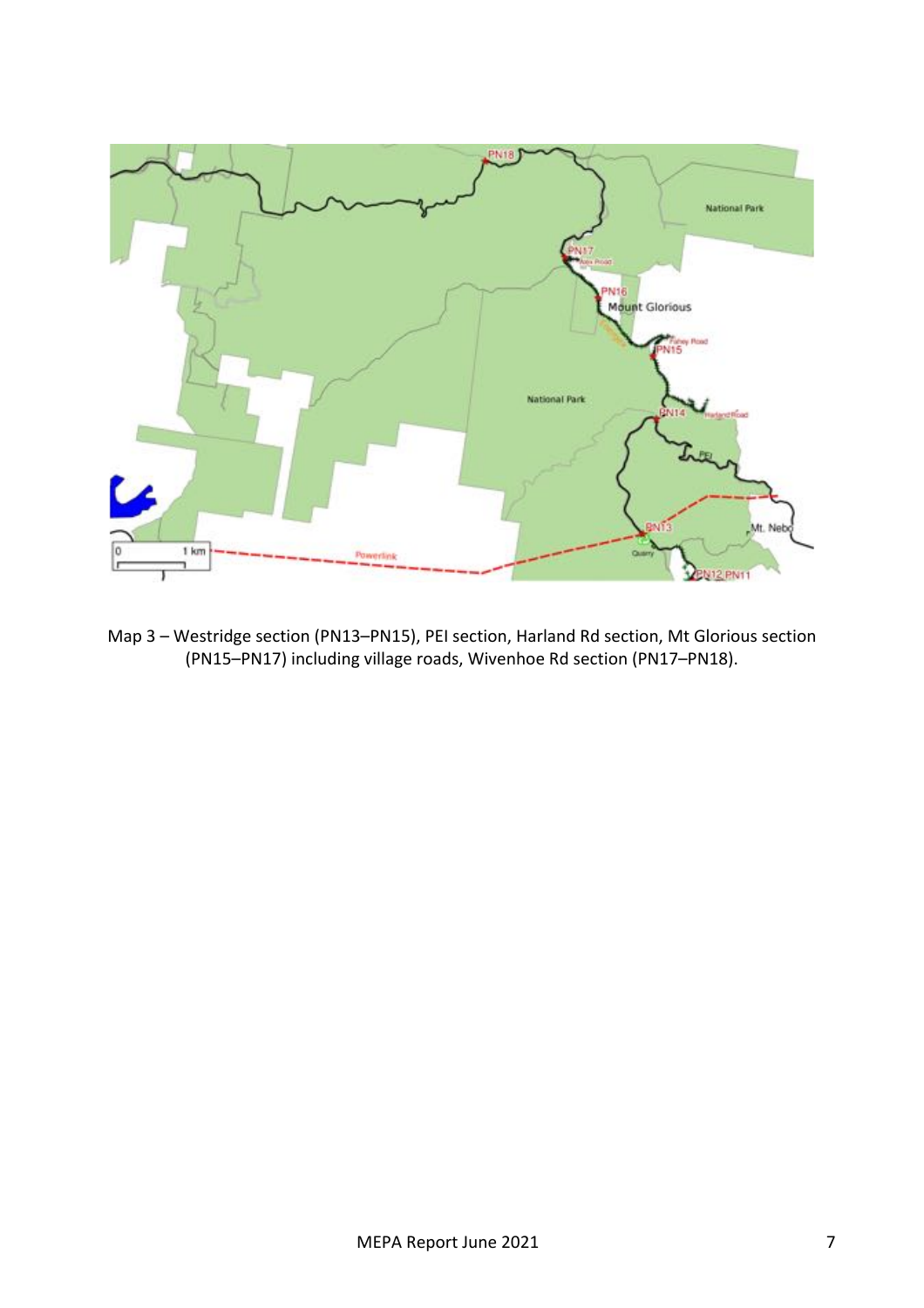# **Weeds Notes**

# **Brisbane City Council Area**



#### **Mount Nebo Road**

Weed treatment along Mt Nebo Road reserve from Park HQ to Enoggera Fire Tower.

Map 1 on page 7 (B1-PB).

| <b>Weed management</b>                         |                                                                                                                                                                                   |
|------------------------------------------------|-----------------------------------------------------------------------------------------------------------------------------------------------------------------------------------|
| <b>Project started</b>                         | 2006                                                                                                                                                                              |
| <b>BCC</b> funded                              | 2006–Feb. 2017; March 2018 onwards: this project is proudly<br>supported by the Lord Mayor's Community Sustainability and<br>Environmental Grants Program - Environmental Grants. |
| MEPA volunteer and/or<br>other funding sources | 2006-present                                                                                                                                                                      |

# **Initial condition**

Most weeds listed below were originally identified as scattered over much of the area and/or having infestations of high density.

#### **Results**

#### **Eradicated weeds**

(or those now reduced to extremely low levels)

Strategy: aiming for complete eradication.

Bamboo (various), Basket Asparagus, Black Eyed Susan, Brazilian Nightshade, Broad Leaf Paspalum, Camphor Laurel, Cape Gooseberry, Cassia, Chinese Elm, Climbing Asparagus, Creeping Lantana, Crofton Weed, Crucifix Orchid, Curry-leaf Tree, Exotic Lilies, Glycine, Jacaranda, Johnson Grass, Lacy Asparagus (Florist's Fern), Mile-a-Minute, Morning Glory, Mother-in-Laws Tongue, Mother-of-Millions, Ochna, Paper Mulberry, Paspalum (Common or Giant), Pigeon Grass, Prickly Pear, Purple Top, Rhodes Grass, Succulents (various), Signal Grass, Silver Leaf Desmodium, Singapore Daisy, Siratro, Stinking Passion Vine, Tipuana tipu, Umbrella Tree, Verbena, Wild Tobacco, White Passion Vine, Yellow Bells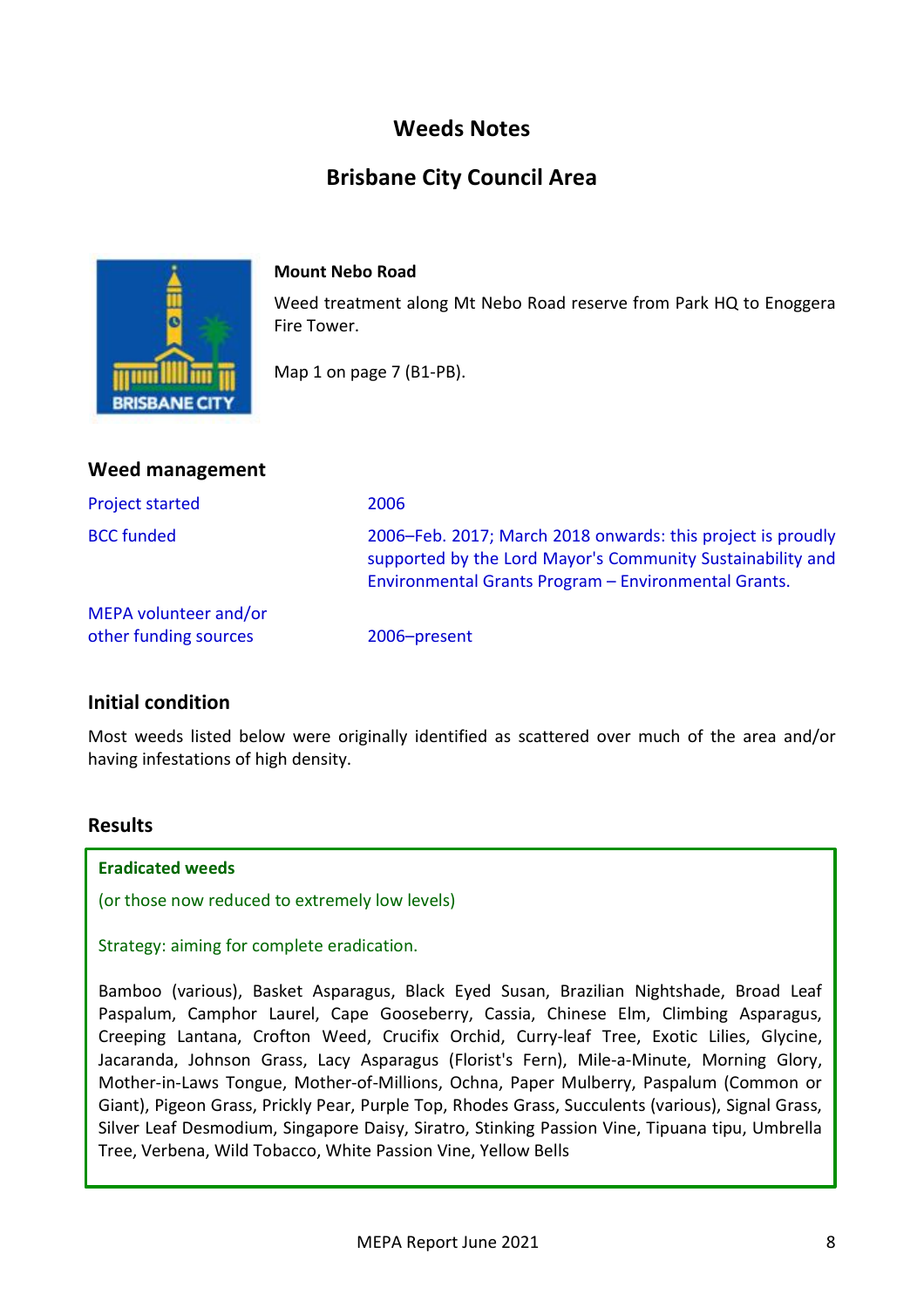## **Critical weeds**

Strategy: these weeds are aggressive and require continual treatment and monitoring.

**Cats Claw Creeper** – very limited extent (McAfees area).

**Dyschoriste** – along spoon drains in slasher zone.

**Euphorbia** – along spoon drains in slasher zone.

**Green Guinea Grass** – large area outside road reserve (various sites).

**Macrotyloma** – several sites.

**Madeira Vine** – few sites of limited extent (primarily McAfees area).

**Mossman River Grass** – ongoing monitoring (apparently eradicated).

**Whisky Grass** – limited extent.

#### **Long-term weeds**

Strategy: these weeds are widespread along the D'Aguilar Range; treatment is limited to reducing further impact on native vegetation and where possible, restricting growth of the infestation.

**Lantana** – removal from slasher zone.

**Molasses Grass** – removal from slasher zone.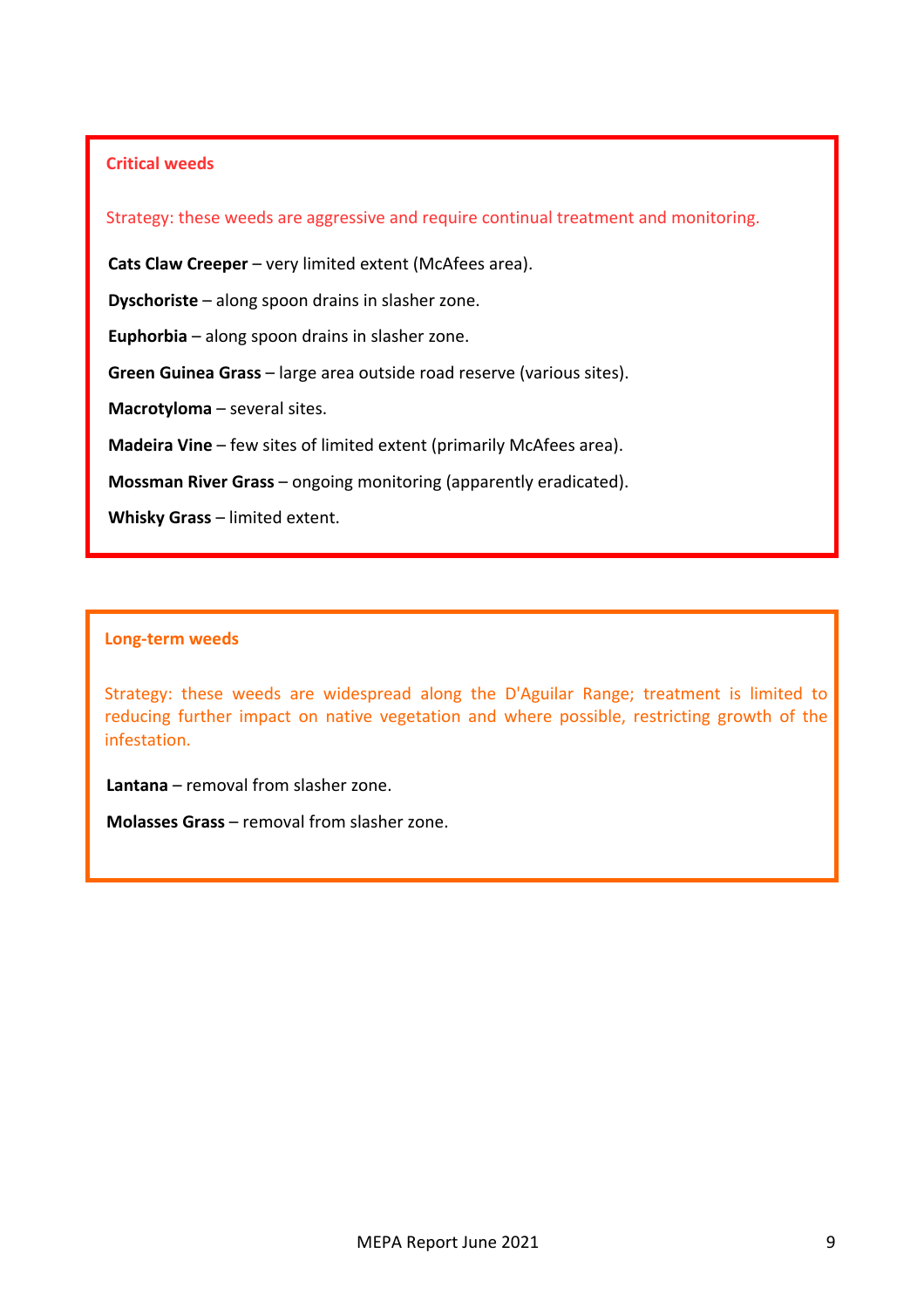# **Moreton Bay Regional Council Area**



**MBRC**: **Mt Nebo Rd (PB-PN8)** Map 2 on page 7 (PB-PN8).

# **Weed management**

| <b>Project started</b>                      | 2006         |
|---------------------------------------------|--------------|
| <b>MBRC</b> funded                          | 2006-present |
| MEPA volunteer and/or other funding sources | 2006-present |

## **Special Site Notes**

PB to PN8 – Mt Nebo Rd

In 2007 a Cassia control project was commenced to control Cassia within the road reserve. This has greatly reduced the abundance of this weed (despite a very bad 2019/20 summer season). MEPA continues Cassia removal in this area and along many other MBRC road reserves with encouraging results to date.

## **Initial condition**

Most weeds listed below were originally identified as scattered over much of the area and/or having infestations of high density.

## **Results**

**Eradicated weeds** (or those now reduced to extremely low levels)

Strategy: aiming for complete eradication.

Broad Leaf Paspalum, Cassia, Chinese Elm, Crucifix Orchid, Groundsel, Jacaranda, Johnson

Grass, Kahili Ginger, Leucaena, Molasses Grass, Mother-in-Laws Tongue, Mother-of-Millions,

Ochna, Paspalum (Common or Giant), Pigeon Grass, Prickly Pear, Purple Top, Silver Leaf

Desmodium, Singapore Daisy, Succulents (various), Spotted Dog.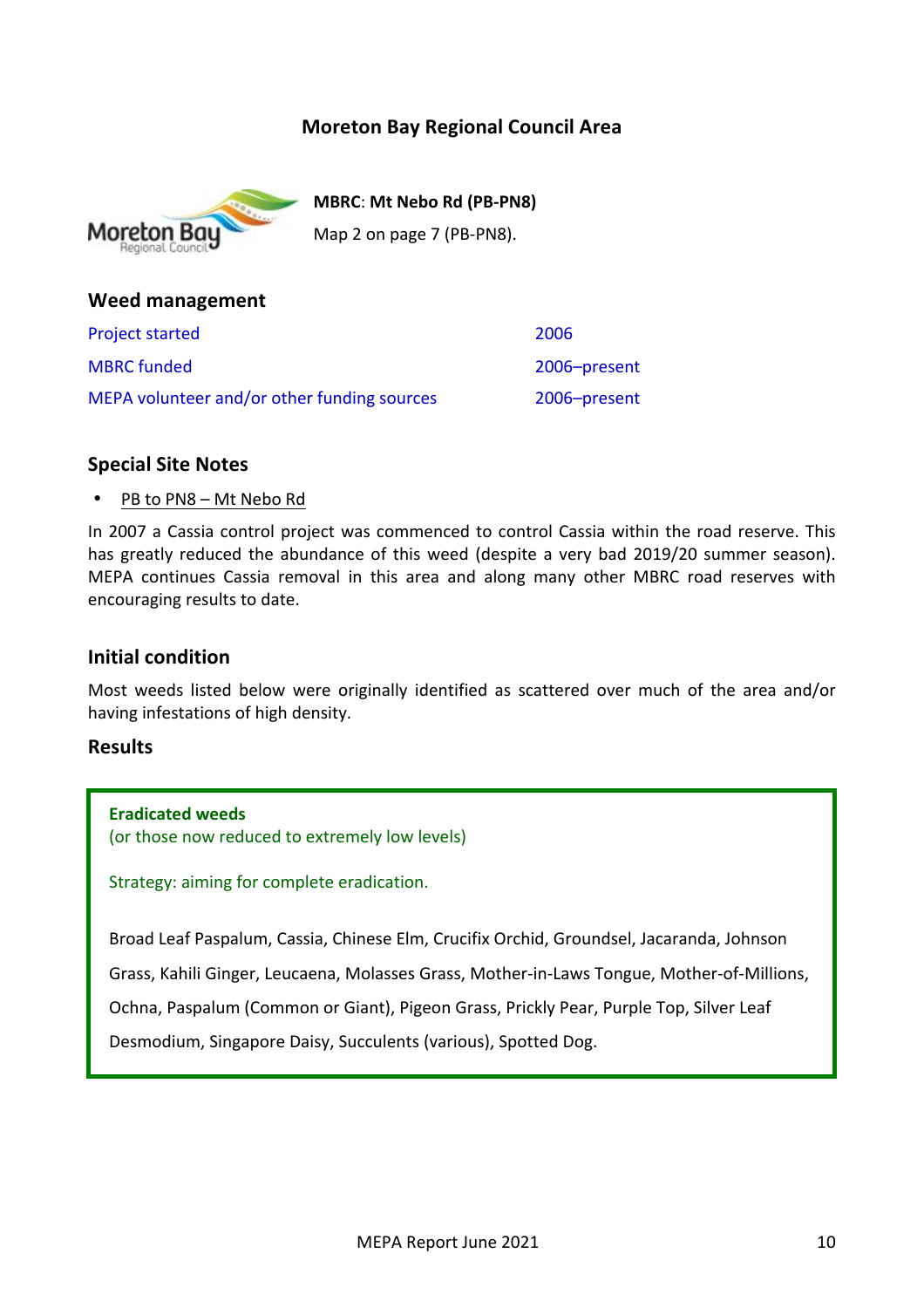### **Critical weeds**

Strategy: these weeds are aggressive and require continual treatment and monitoring.

**Black Eyed Susan** – limited extent (PN1 to PN4), adjacent to private land.

**Cats Claw Creeper** – limited extent (PN7).

**Creeping Lantana** – PN2 to PN3.

**Dyschoriste** – along spoon drains in slasher zone.

**Euphorbia** – along spoon drains in slasher zone.

**Glycine** – Large area in adjacent private land (PN4 to PN5); also at intersection of Mt Nebo and Mt Glorious roads.

**Macrotyloma** – PN2 to PN3.

**Madeira Vine** – limited extent (near PN7).

**Morning Glory** – adjacent to private land (PN2, PN4, PN5). Maintaining buffer with Park. Infestation near PN7 now eradicated.

**Rhodes Grass** – introduced at recent road work site, PN1. Currently eradicated.

**Signal Grass** – widely dispersed (PB to PN5) but mostly near PN1 & PN4.

**Siratro** – appearing along private land boundary (PN2 to PN3). Also, downhill from Jolly's Lookout (PN4 to PN5).

**Whisky Grass** – few plants occasionally found.

**White Passion Vine** – a "sleeper" weed that exploded (and was controlled) across a very wide range this season.

#### **Long-term weeds**

Strategy: these weeds are widespread along the D'Aguilar Range; treatment is limited to reducing further impact on native vegetation and where possible, restricting growth of the infestation.

**Green Guinea Grass** – large infestation near PB on steep slope.

**Lantana**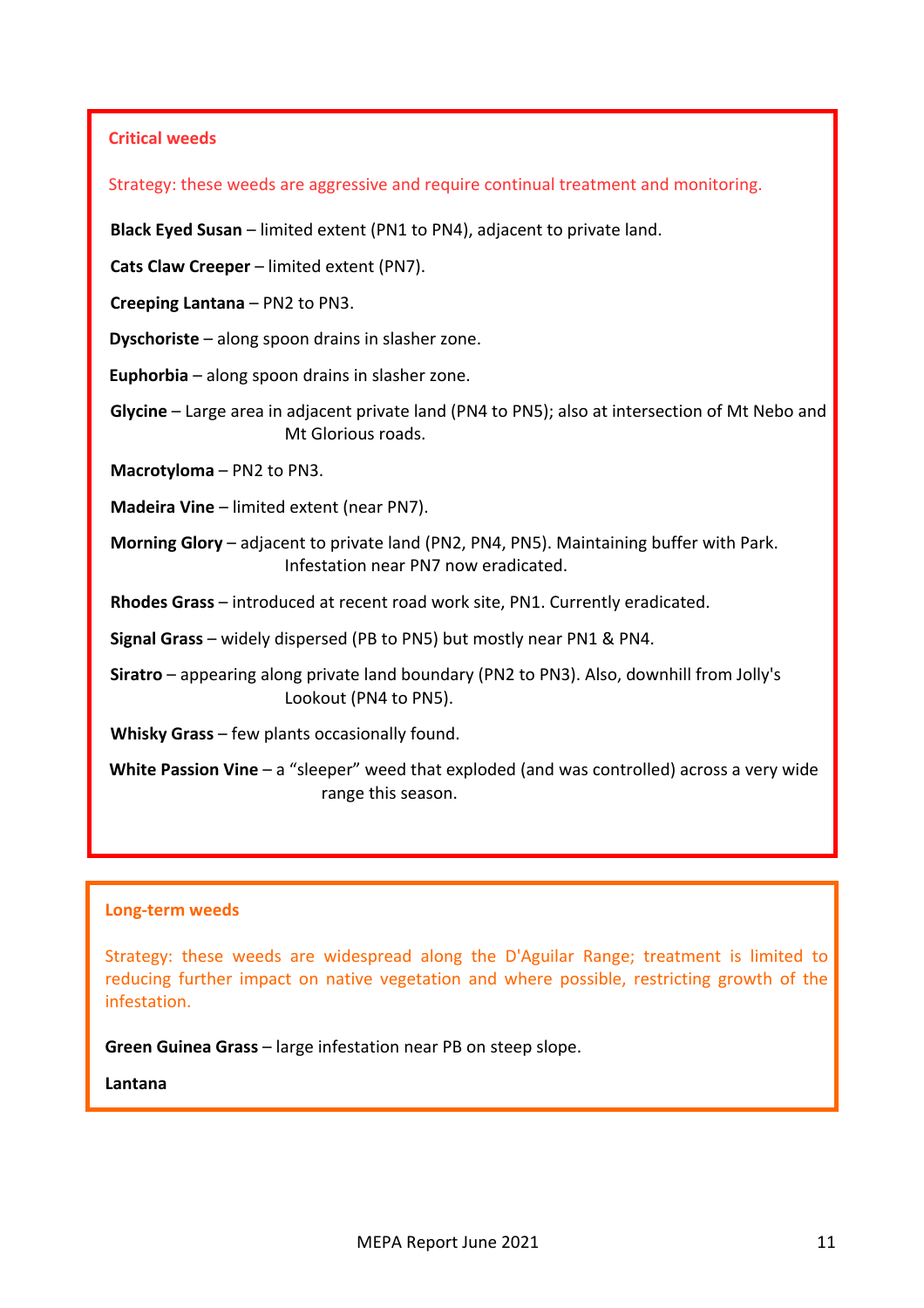

**MBRC**: **Mount Nebo** Mt Nebo Rd (PN8-PN13) and village side roads. Map 2 on page 7 (PN8-PN13).

| Weed management                             |              |
|---------------------------------------------|--------------|
| <b>Project started</b>                      | 2006         |
| <b>MBRC</b> funded                          | 2006-present |
| MEPA volunteer and/or other funding sources | 2006-present |

# **Special Site Notes**

PN6 to PN7 - Boombana section, D'Aguilar NP, Mount Nebo

SEQC funded work to control invasive Ochna (2017-8) spreading into Boombana from the road reserve. The work here has removed 95% of the Ochna (including some very large shrubs). Volunteer work is ongoing.

PN10 to PN11 - Near PN10 (Bailey's Corner)

Several years ago the former Pine Rivers Shire Council (now MBRC) began funding Madiera Vine control work in this area through MEPA. Originally, this site was a major Madeira Vine infestation. It is the likely source of all the Madeira infestations downhill in the upper reaches of the Dawson Creek catchment. This work is ongoing.

PN11 to PN12 – Manorina section, D'Aguilar NP, Mt Nebo

This site is on the northern road side of the upper Dawson Creek catchment area and borders on Manorina National Park. It was originally an Envirofund site, and subsequently received funding for invasive Ochna control from SEQ Catchments (2015-6). This northern side of the road reserve has undergone extensive weed control and re-planting, and is now in excellent shape with regard to weeds. Given this site's proximity to the National Park and its position at the head of the Dawson Creek catchment, MEPA is working to restore for this site to near-pristine condition in the future. The southern side of the road reserve remains problematic.

PN13 - Quarry near Mount Nebo Transfer Station

This site has been used as a Council dump site for fill. Fill disposed of at this site by the former Pine Rivers Shire Council road engineering crews up until early 2007 had contained Madeira Vine. MEPA is contracted to MBRC Roads to control weeds on this and a similar site at the 11km mark, Mt Nebo Rd.

## PN13 – Mount Nebo Transfer Station

MEPA manages the weed management contract to control and eradicate weeds around the Transfer Station grounds.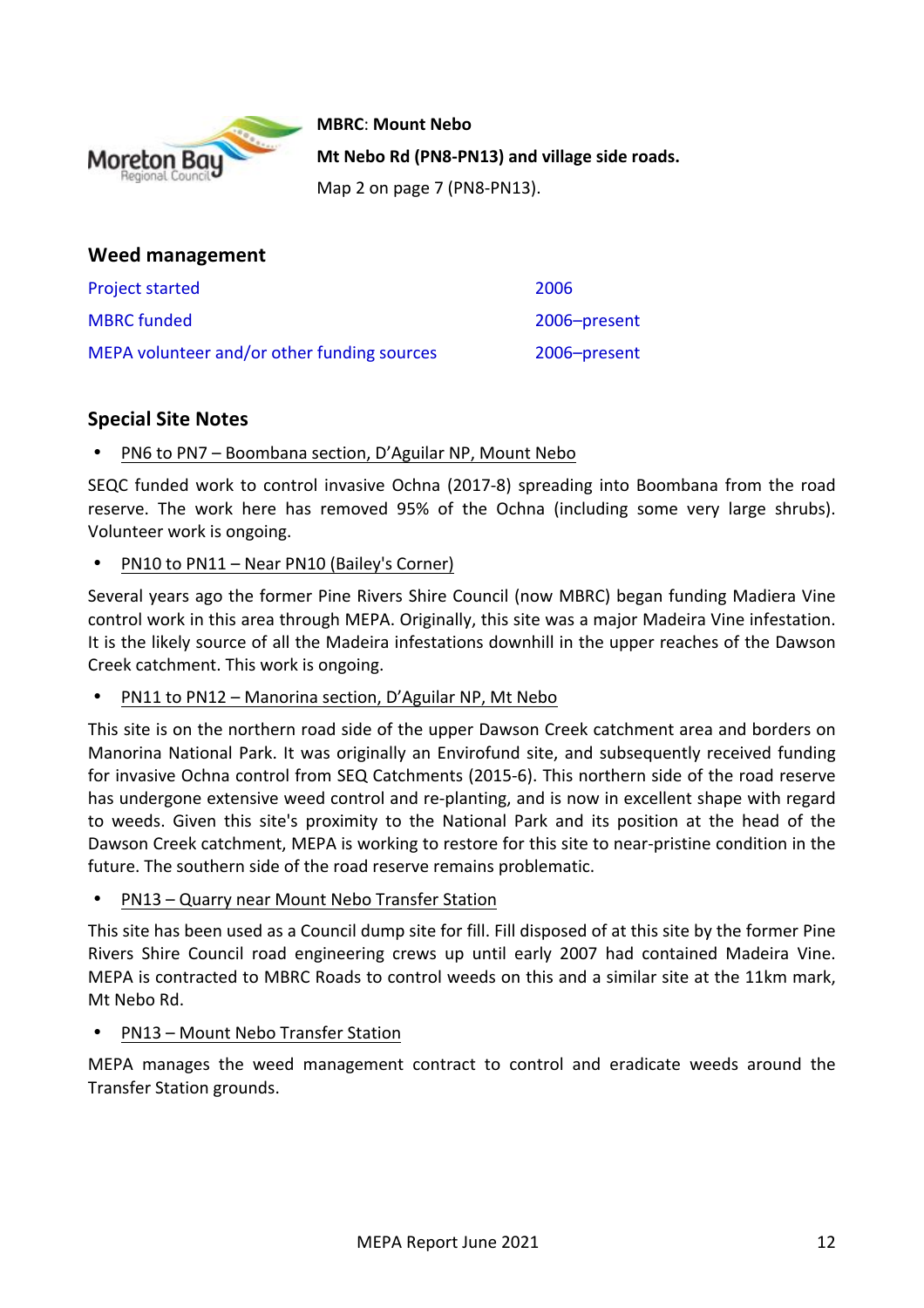## **Initial condition**

Most weeds listed below were originally identified as scattered over much of the area and/or having infestations of high density.

#### **Results**

**Eradicated weeds** (or those now reduced to extremely low levels)

Strategy: aiming for complete eradication.

Arundo Grass, Cassia, Chinese Elm, Groundsel, Kahili Ginger, Large Leaf Privet, Loquat, Mossman River Grass, Ochna, Passionfruit, Pigeon Grass, Strelitzia, Umbrella Tree, Wild Tobacco, White Moth Vine, Yellow Bells

#### **Critical weeds**

Strategy: these weeds are aggressive and require continual treatment and monitoring.

**Balloon Vine** – limit extend, appears to be eradicated.

**Broad Leaf Paspalum** – chiefly Forestry Rd, View St. & Manwaring Rd.

**Cats Claw Creeper** – Forestry Rd (opposite Taylors Break: identified 2008-2010).

**Dyschoriste** – found in slasher zone.

**Madeira Vine** – Now mostly limited to The Blocks & PN10-PN11.

**Molasses Grass** – limited extent.

**Morning Glory** – several infestations around the village – now chiefly limited to The Blocks.

**Mother-of-Millions** – originally several infestations around the village. Now mostly confined to The Blocks.

**Signal Grass** – mostly confined to Mt Nebo village.

**Singapore Daisy** – mostly eradicated except at The Blocks.

**Spotted Dog** – mostly eradicated except at The Blocks & PN10-PN11.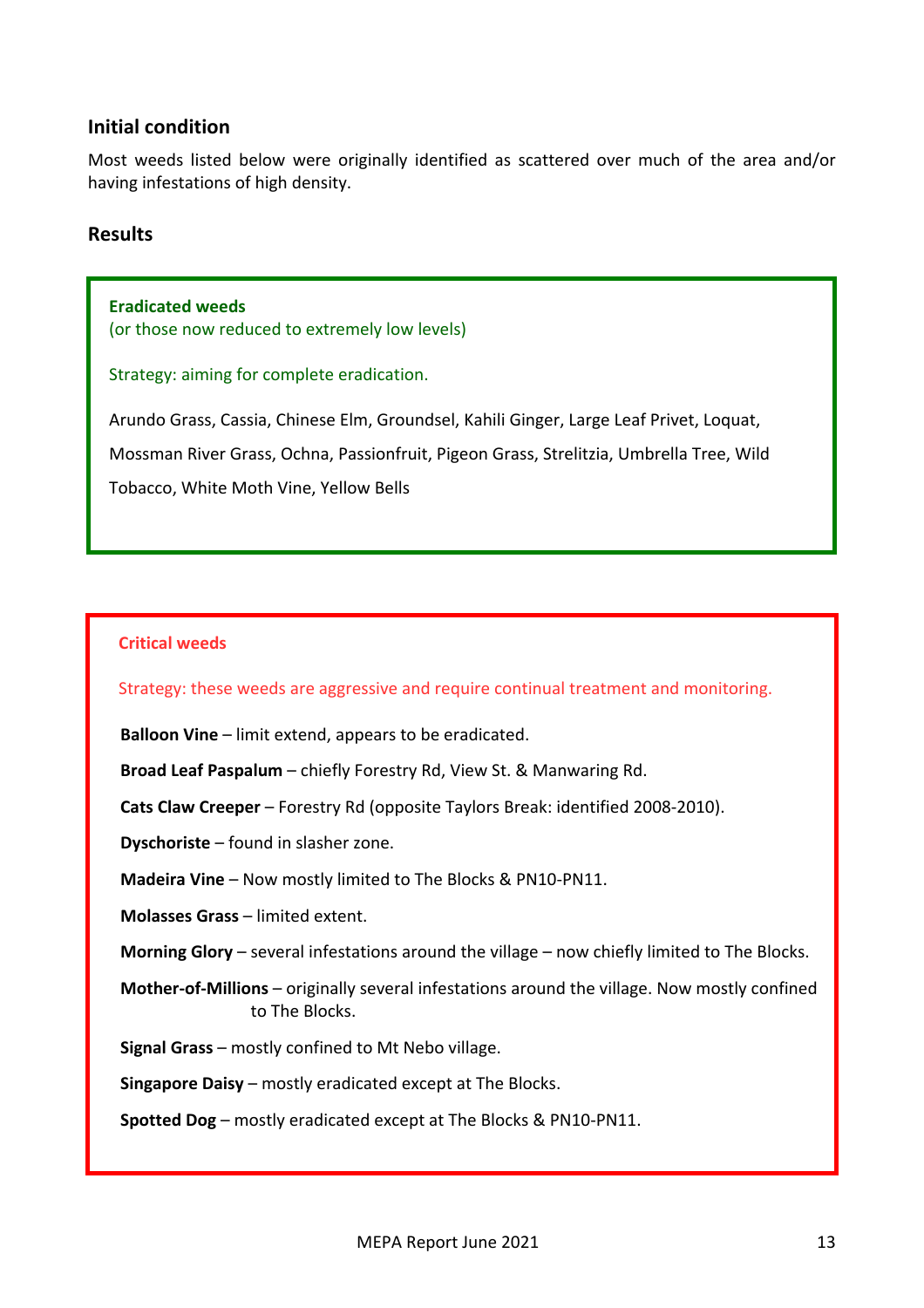#### **Long-term weeds**

Strategy: in the Mt Nebo village area significant populations of these weeds exist on private property, thus complicating effective control on public land. Treatment is generally limited to maintaining the slasher zone to limit seed transport and minimising further impact on native vegetation. MEPA has a long standing community weed awareness program.

**Bamboo** – Forestry Rd.

**Basket Asparagus** – Below the Blocks.

**Bauhinia** – Below the Blocks.

**Black Eyed Susan** – mostly limited to The Blocks, but small infestations elsewhere.

**Cape Honey Suckle** – The Blocks, Manwaring Rd. & Darcy Kelly Rd.

**Green Guinea Grass** – substantial infestations in places along Mt Nebo Rd, minimal elsewhere.

**Jacaranda** – few street trees.

**Lantana**

**Tipuana Tipu** – few street trees.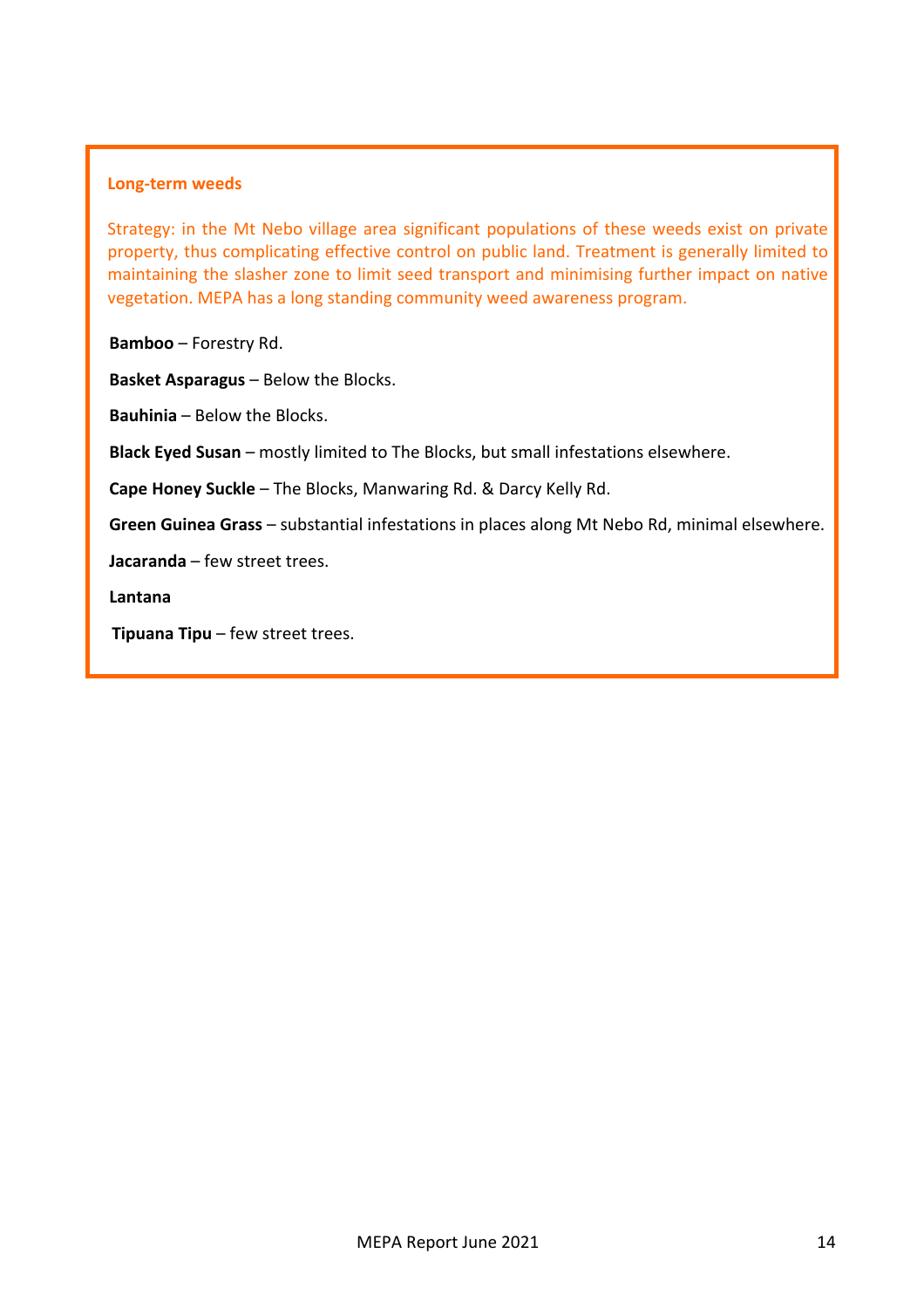

**MBRC: Mt Nebo Rd, Westridge Section (PN13-PN15)** 

Map 3 on page 8.

|  |  |  |  |  |  |  |  |  |  |  |  |  | <b>Weed management</b> |  |  |  |
|--|--|--|--|--|--|--|--|--|--|--|--|--|------------------------|--|--|--|
|--|--|--|--|--|--|--|--|--|--|--|--|--|------------------------|--|--|--|

| <b>Project started</b>                      | 2006         |
|---------------------------------------------|--------------|
| <b>MBRC</b> funded                          | 2006-present |
| MEPA volunteer and/or other funding sources | 2006-present |

## **Initial condition**

Most weeds listed below were originally identified as scattered over much of the area and/or having infestations of high density.

## **Results**

**Eradicated weeds** (or those now reduced to extremely low levels)

Strategy: aiming for complete eradication.

Cassia, Chinese Elm, Crofton Weed, Green Guinea Grass, Morning Glory, Passionfruit, Silver Leaf Desmodium, Spotted Dog, Tipuana Tipu, Wild Tobacco, Whisky Grass, White Moth Vine, Signal Grass, Singapore Daisy

## **Critical weeds**

Strategy: these weeds are aggressive and require continual treatment and monitoring.

**Broad Leaf Paspalum** – scattered plants.

**Glycine** – scattered outbreaks near Mt Nebo and Mt Glorious roads.

**Mother-of-Millions** – one site of limited extent.

**White Passion Vine** – a "sleeper" weed that exploded in recent years (esp. in wetter areas).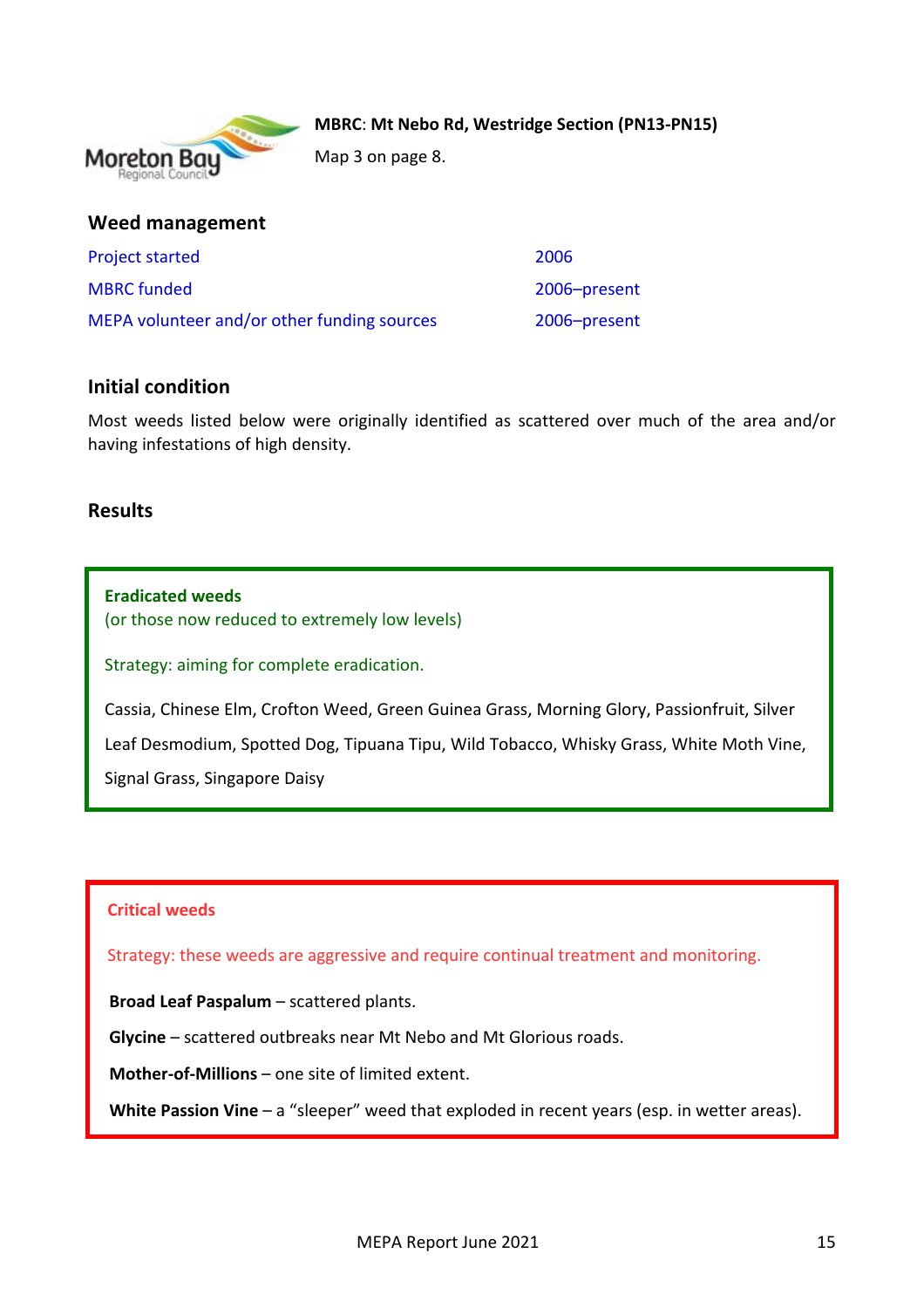## **Long-term weeds**

Strategy: these weeds are widespread along the D'Aguilar Range; treatment is limited to reducing further impact on native vegetation and where possible, restricting growth of the infestation.

**Lantana**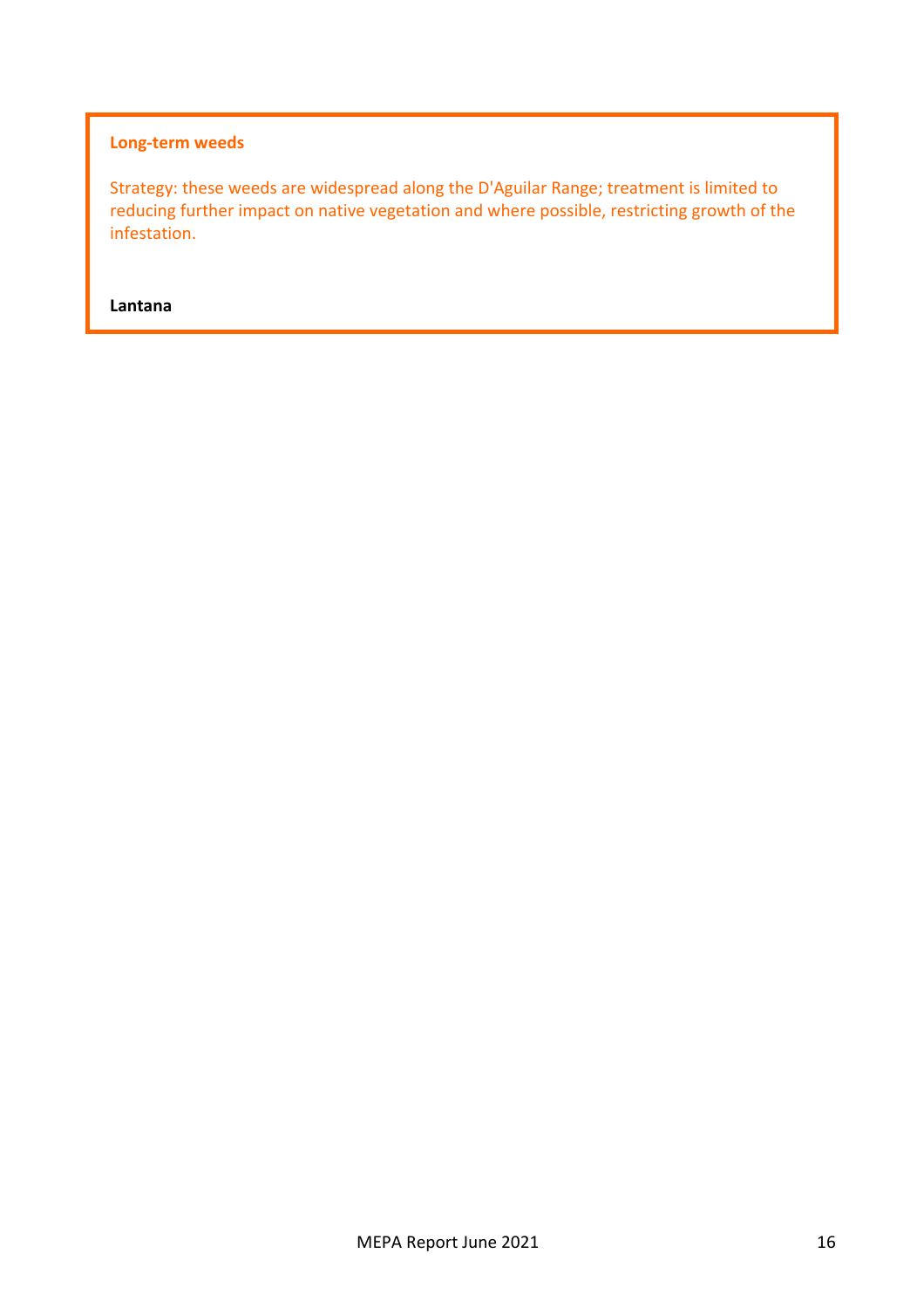

**MBRC**: **Mt Glorious Rd, PEI Section**

Map 3 on page 8.

## **Weed management**

| <b>Project started</b>                                 | 2006         |
|--------------------------------------------------------|--------------|
| <b>Qld Dept. of Transport &amp; Main Roads funding</b> | 2013-present |
| MEPA volunteer and/or other funding sources            | 2006-present |

# **Special Site Notes**

A large and high-threat outbreak of Morning Glory adjacent to and along the banks of the South Pine River is currently being brought under control with funding from TMR. This work is difficult (in very rough country), on-going and will still take some years to complete.

## **Initial condition**

Most weeds listed below were originally identified as scattered over much of the area and/or having infestations of high density.

## **Results**

**Eradicated weeds** (or those now reduced to extremely low levels)

Strategy: aiming for complete eradication.

Broad-leaf Paspalum, Cassia, Glycine, Green Guinea Grass, Signal Grass, Silver-leaf Desmodium, Siratro, Mother of Millions, Madeira Vine, Molasses Grass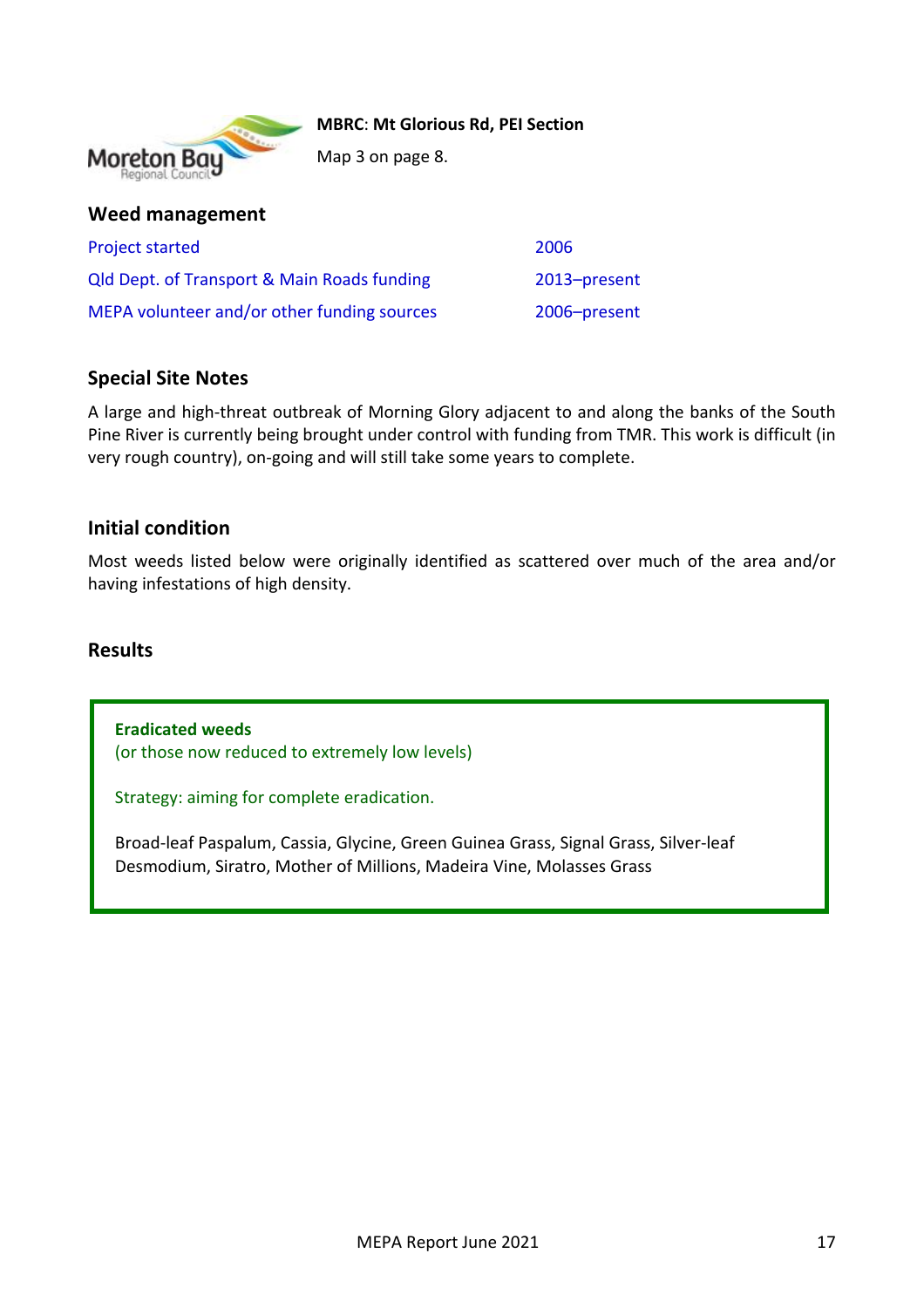#### **Critical weeds**

Strategy: these weeds are aggressive and require continual treatment and monitoring.

**Desmodium tortuosum** – minimal.

**Dyschoriste depressa** – scattered plants

**Molasses Grass** – a single occurrence ( $\sim$ 600m<sup>2</sup>) on a steep slope; nearly eradicated.

**Morning Glory** – special site mentioned above.

**Pigeon Grass**

**Whisky Grass** – minimal.

**White Passion Vine – scattered.** 

#### **Long-term weeds**

Strategy: these weeds are widespread along the D'Aguilar Range; treatment is limited to reducing further impact on native vegetation and where possible, restricting growth of the infestation.

**Lantana**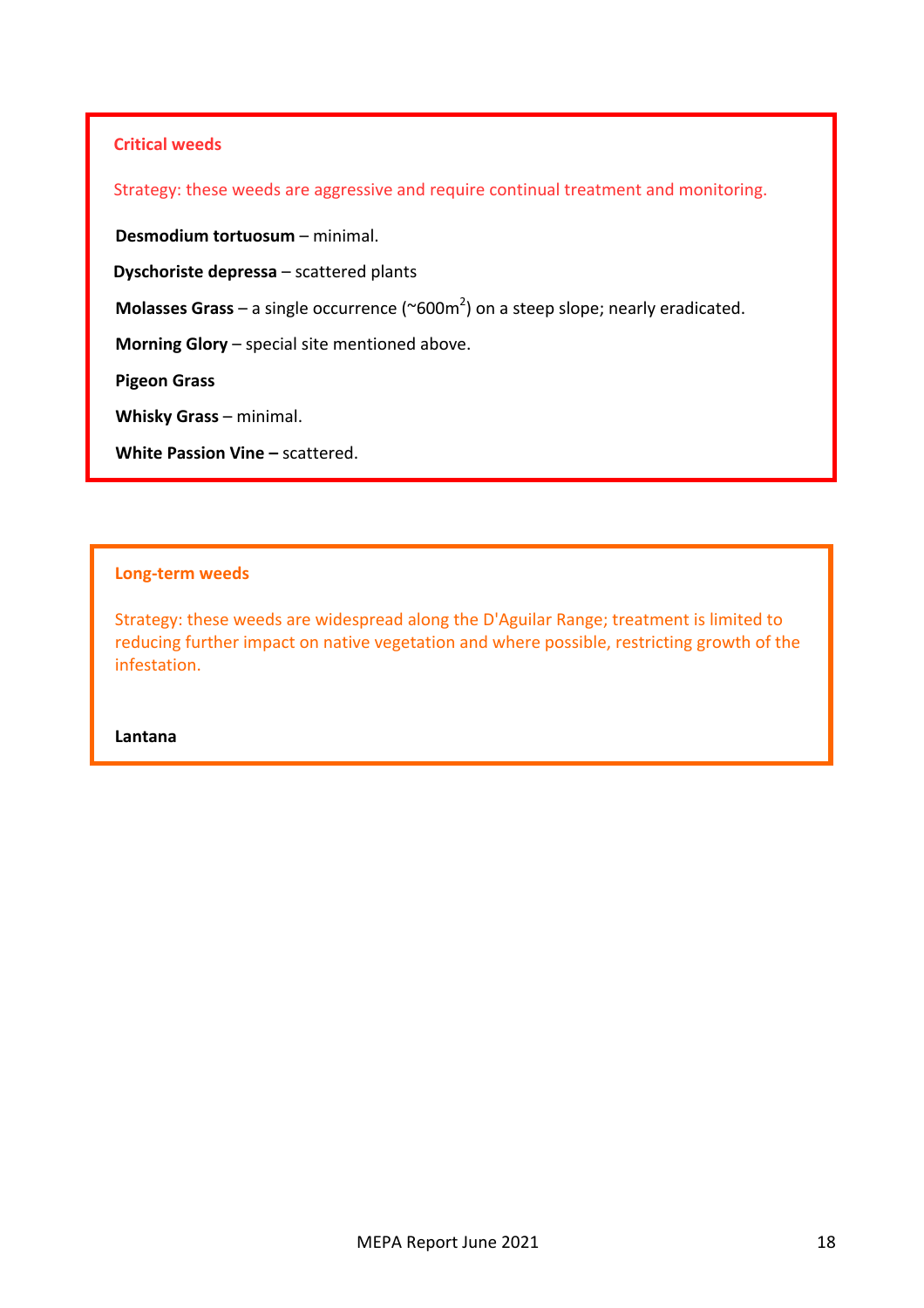#### **MBRC: Harland Rd (and side roads)**



Map 3 on page 8.

| Weed management                   |              |
|-----------------------------------|--------------|
| <b>Project started</b>            | 2006         |
| <b>MEPA volunteer</b>             | 2006-present |
| MBRC fire mitigation zone funding | 2010-2017    |

# **Special Site Notes**

The south side of Harland Road is the subject of an integrated weed & fire management project. This area has been established as a *fire mitigation zone* which has resulted in the removal of the mid-story vegetation. MEPA was originally contracted by the Moreton Bay Regional Council (MBRC) to maintain this area but that work has now been taken in-house by Council. MEPA has reverted to weed control in this road reserve that is in near-pristine condition, abutting rainforest slopes above the headwaters of the South Pine River.

## **Initial condition**

Most weeds listed below were originally identified as scattered over much of the area.

## **Results**

**Eradicated weeds** (or those now reduced to extremely low levels)

Strategy: aiming for complete eradication.

Black Eyed Susan, Broad Leaf Paspalum, Green Guinea Grass, Groundsel, Kahili Ginger,

Lantana, Ochna, Passionfruit, Signal Grass, Silver Leaf Desmodium, succulent (purple), White Passion Vine.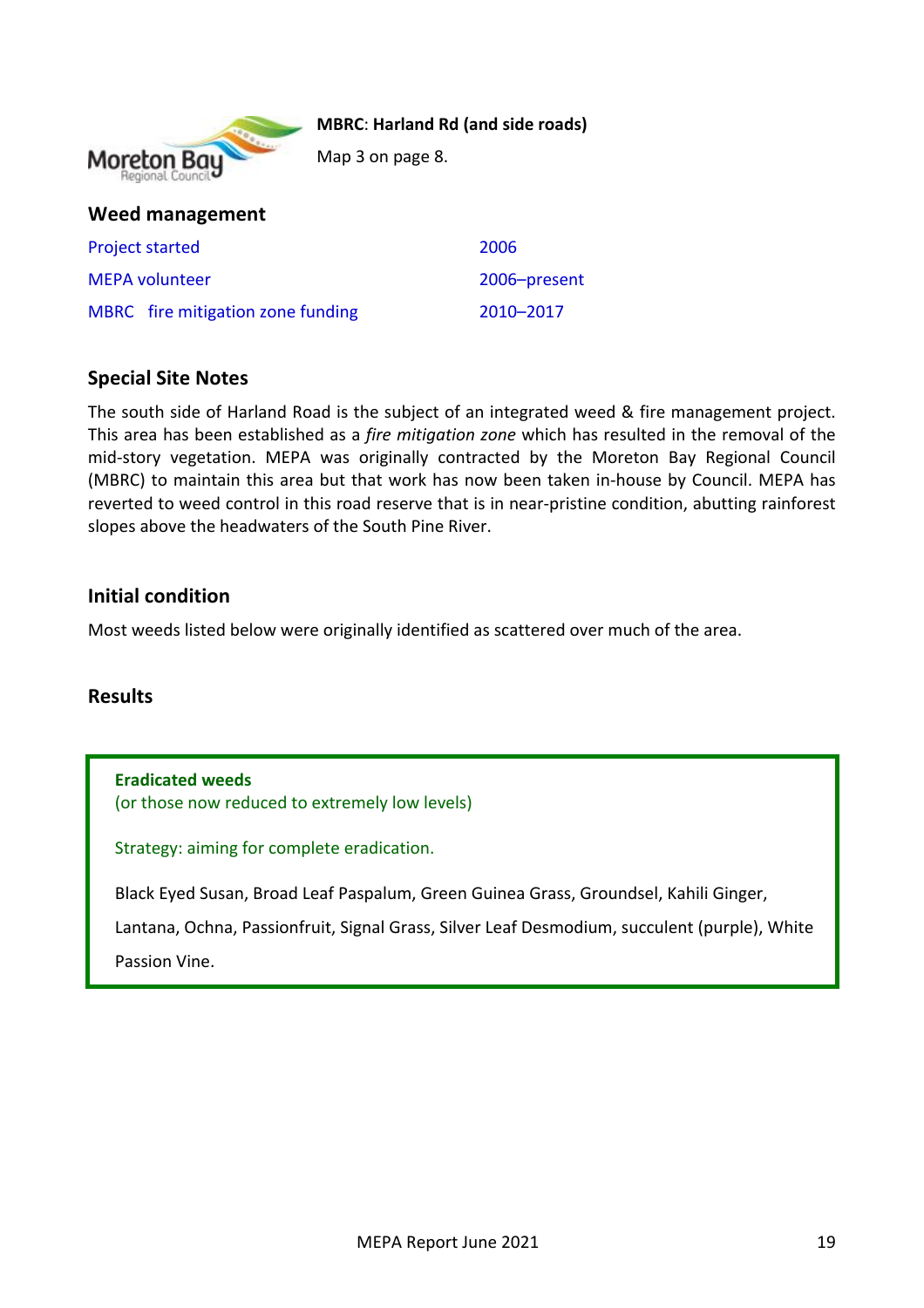

#### **MBRC**: **Mt Glorious**

**Mt Glorious Rd, Mt Glorious to The Summit (PN15-PN17) including** side roads.

Map 3 on page 8.

| Weed management                                        |              |
|--------------------------------------------------------|--------------|
| <b>Project started</b>                                 | 2006         |
| MBRC funding                                           | 2006-present |
| MEPA volunteer and/or other funding sources            | 2006-present |
| <b>Qld Dept. of Transport &amp; Main Roads funding</b> | 2013-present |

# **Special Site Notes**

#### PN15 to PN16 – Mount Glorious

This area includes 2km of community revegetation originally funded by a Main Roads Grant (\$10,000) building upon a small project using Main Road's volunteers and Envirofund financial support and included intensive voluntary activity. This is also an Adopt-a-Road site.

This 2 km strip has been cleared of Lantana and re-vegetated to 'show-case' the Bradley Method of bush restoration. This method involves concentrating on the healthy areas of bush and gradually extending the boundary of the healthy areas.

#### Fahey Road – Mount Glorious

This area includes a large Cats-Claw creeper infestation. Treatment of the Cats-Claw is on-going on a regular basis and work is underway with landholders above the Cedar Creek valley. The infestation is old and will require many years of ongoing follow-up work.

Treatment also continues on a number of other weeds such as Chinese Elm – mostly juvenile within the road reserve but some mature trees exist on adjacent private land.

Funding (2016-7) from SEQ Catchments for special catchment protection (Cedar Creek catchment) has significantly improved outcomes here.

#### Alex Road – Mount Glorious

The end of Alex Road (bordering with D'Aguilar National Park) included numerous invasive weeds. As a result of a weed clearance and re-vegetation program by local volunteers this area is now pristine. The general road reserve continues to be monitored by MEPA volunteers.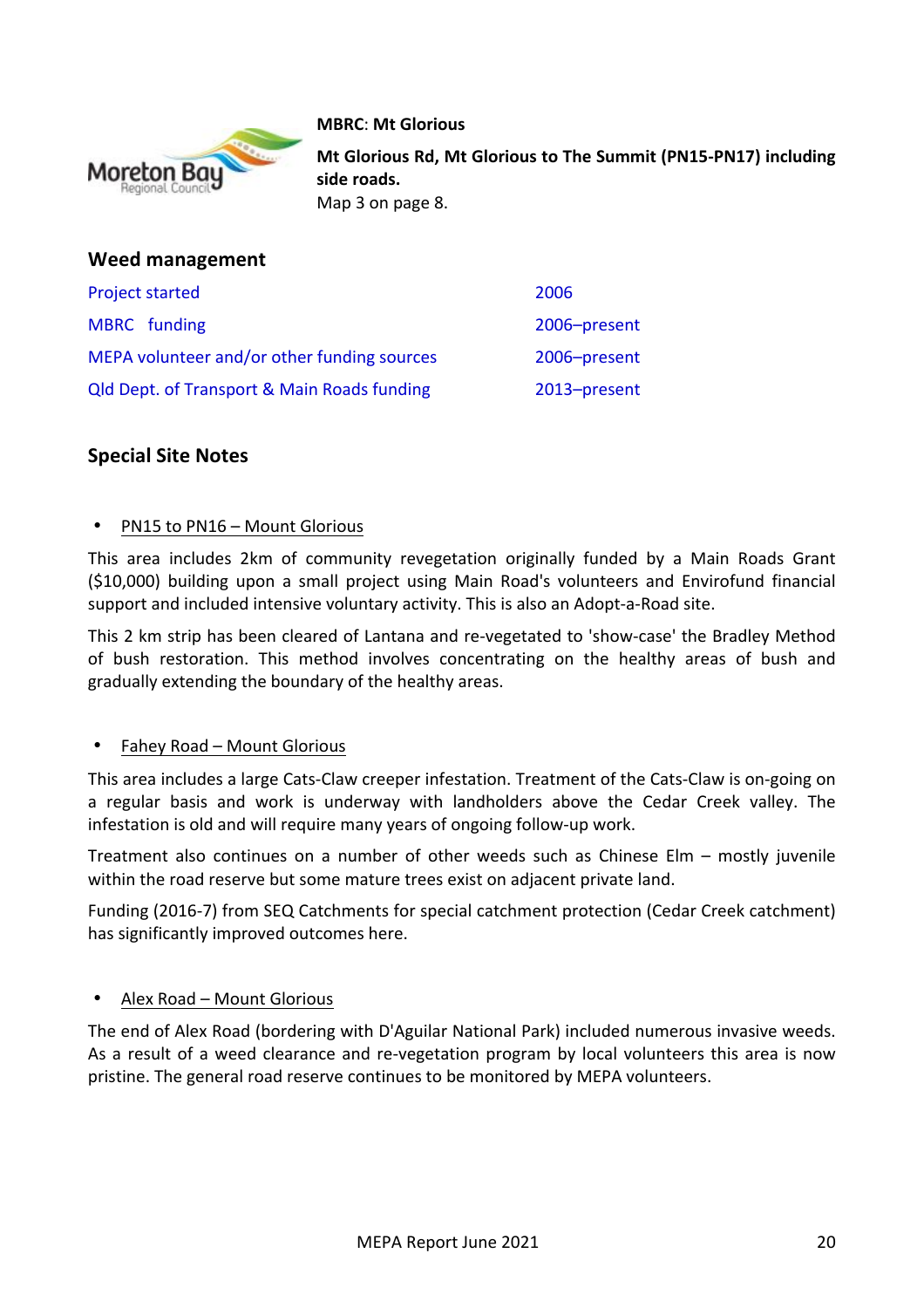## **Initial condition**

Most weeds listed below were originally identified as scattered over much of the area and/or having infestations of high density.

#### **Results**

**Eradicated weeds** (or those now reduced to extremely low levels)

Strategy: aiming for complete eradication.

Basket Asparagus, Bauhinia, Black Eyed Susan, Broad Leaf Paspalum, Buddleia, Cassia, Chinese

Elm, Morning Glory, Ochna, Succulents (purple), Strelitzia, Wild Tobacco, White Moth Vine.

#### **Critical weeds**

Strategy: these weeds are aggressive and require continual treatment and monitoring.

**Cats Claw Creeper** – PN15 to PN16 (minimal), Fahey Rd (substantial).

**Crofton Weed** – Alex/Atunga.

**Dyschoriste depressa** – scattered plants, Harland Rd to village

Kahili Ginger (*Hedychium garderianum*) – scattered in rainforest and wet sclerophyl forest, Harland Rd to Alex Rd.

**German Ivy** – PN15 to PN16.

**Green Guinea Grass** – mostly eradicated.

**Laurel Clock Vine** – single plant (PN15-PN16) being treated with Arsenal herbicide injection.

**Madeira Vine** – PN15 to PN16, Attunga Ln.

**Parrot Lilly** – Quality St.

**White Passion Vine** – a "sleeper" weed that has exploded in recent seasons.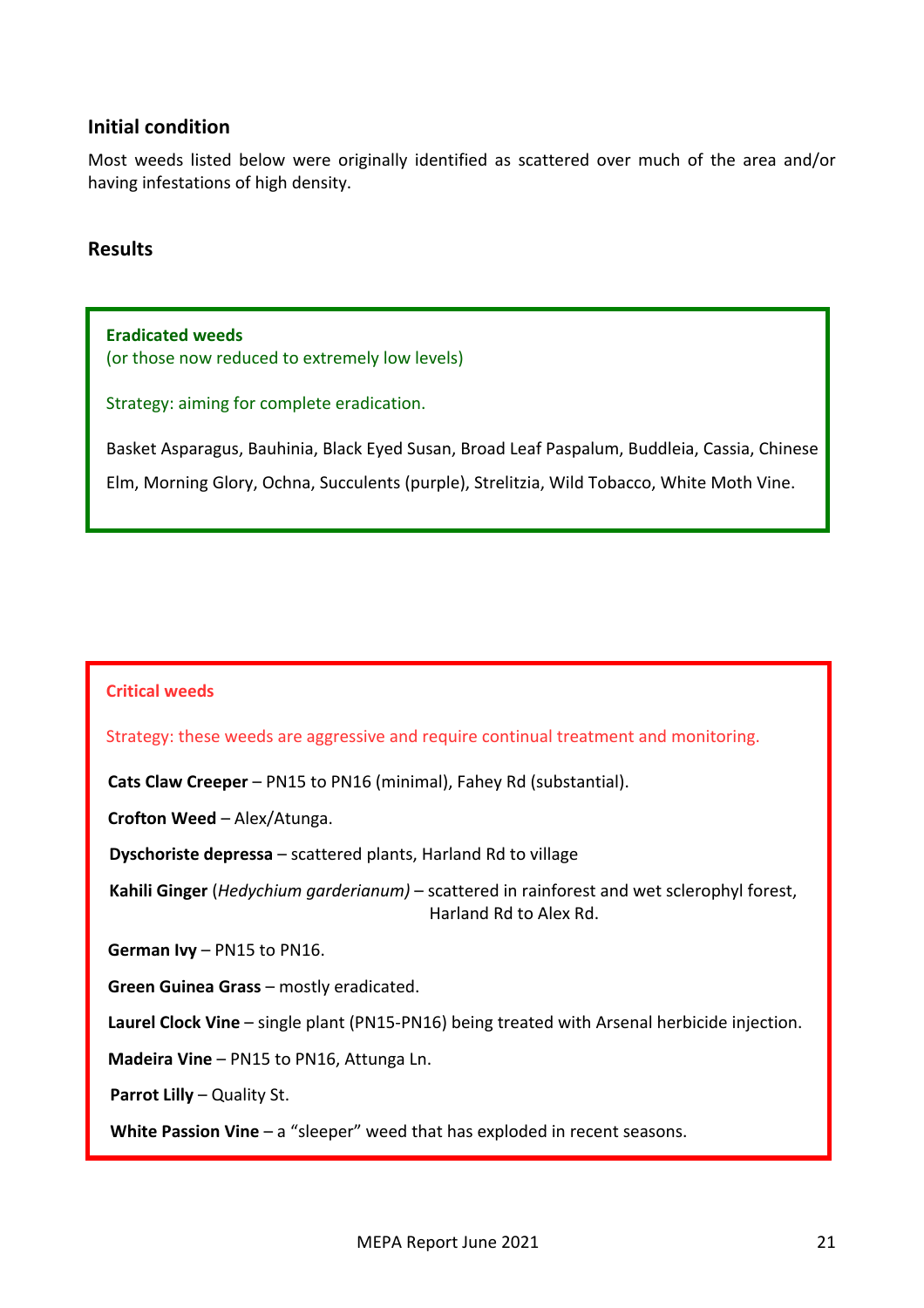#### **Long-term weeds**

Strategy: in the Mt Glorious village area significant populations of these weeds exist on private property, thus complicating effective control on public land. Treatment is generally limited to maintaining the slasher zone to limit seed transport and/or otherwise minimising further impact on native vegetation. MEPA has a long standing community weed awareness program.

**Cape Honey Suckle** – Fahey Rd.

**Large Leaf Privet** – PN15 to PN16, Alex/Atunga

**Lantana**

**Small Leaf Privet** – PN15 to PN16, Fahey Rd, Alex/Atunga.

**Spotted Dog** – Fahey Rd.

**Wandering Jew** – PN15 to PN17.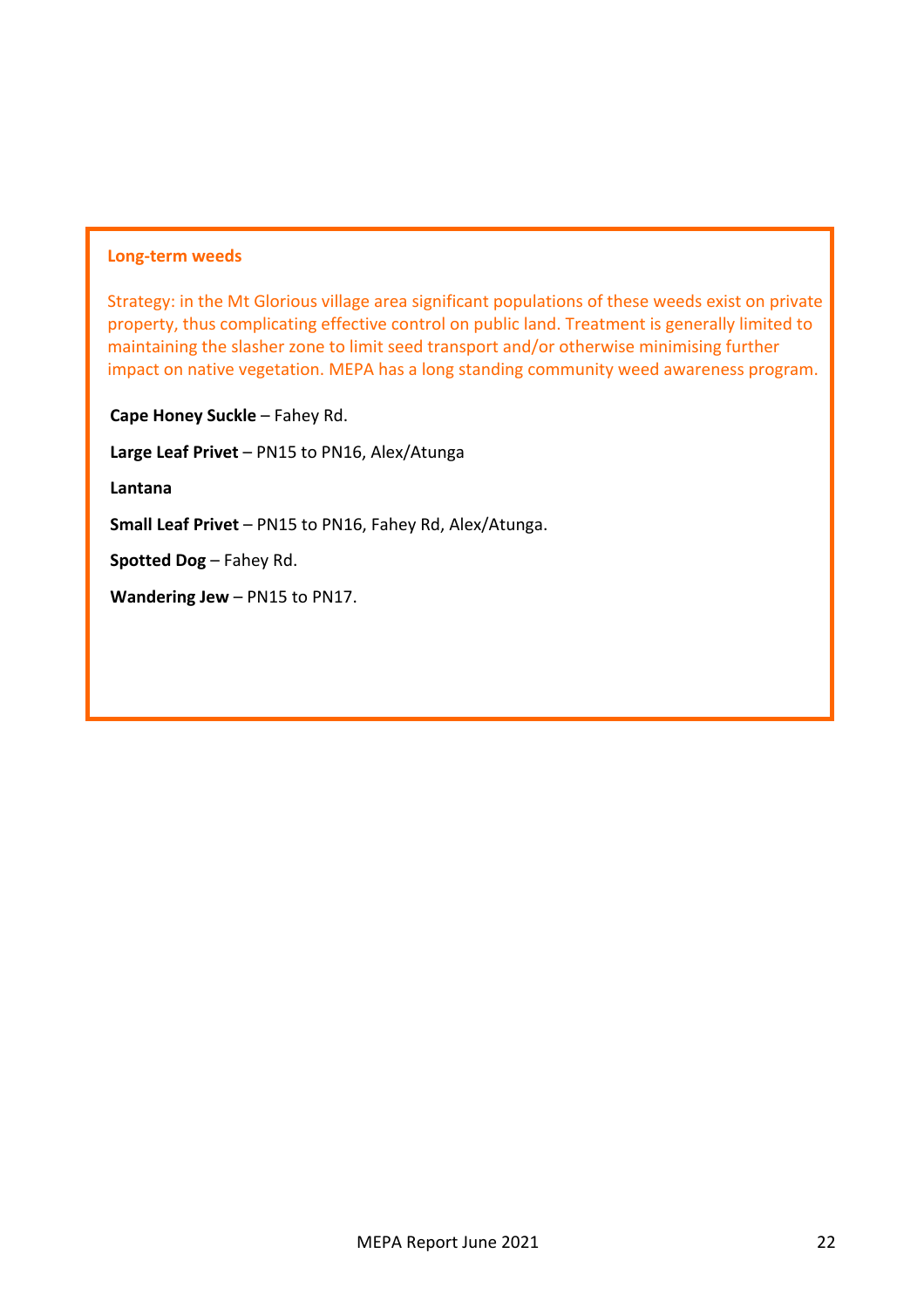#### **MBRC**: **Northbrook Parkway (PN17-PN18)**



Map 3 on page 8.

| Weed management                             |              |
|---------------------------------------------|--------------|
| <b>Project started</b>                      | 2006         |
| <b>MBRC</b> funding                         | 2006-present |
| MEPA volunteer and/or other funding sources | 2006-present |
| <b>SEQC</b> funding                         | $2012 - 13$  |
| <b>TMR</b> funding                          | 2018         |

## **Special Site Notes**

Beyond the immediate roadside, Lantana is generally a minor weed due to well-established rainforest canopy. Special funding from SEQ Catchments and, more recently, from TMR, has almost eliminated the presence of this weed in the disturbed roadside areas (see photo, p. 4).

## **Initial condition**

Most weeds listed below were originally identified as scattered over much of the area and/or having infestations of high density.

## **Results**

**Eradicated weeds** (or those now reduced to extremely low levels)

Strategy: aiming for complete eradication.

Devils Fig, Green Guinea Grass, Johnson Grass, Lantana, Palm Grass, Signal Grass, Wild

Tobacco